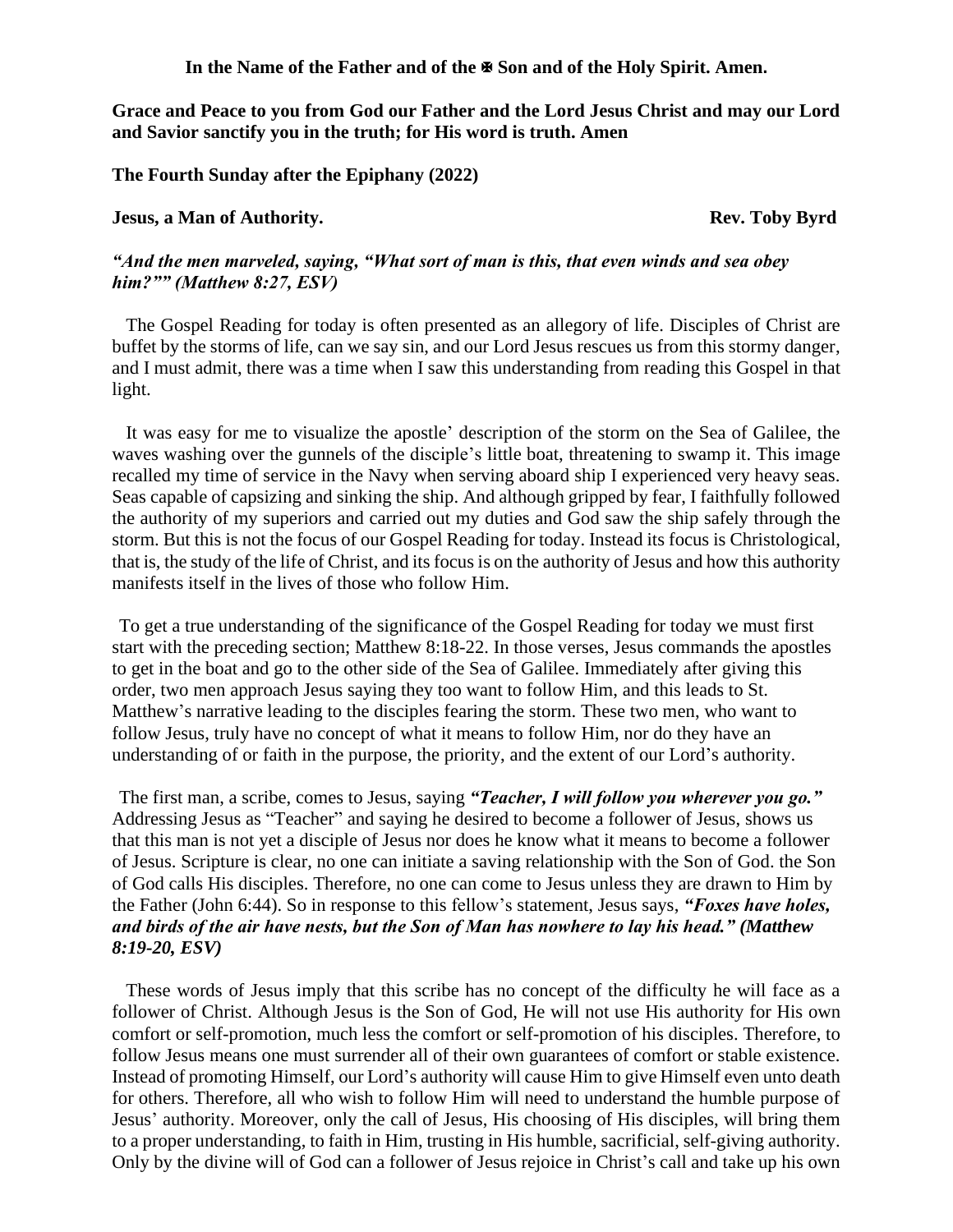cross, following Jesus in the way of suffering and death, confident of the resurrection. Our Lord's response is a distressing response to the scribe and to all natural men.

Another, a second man, approaches Jesus and says he wants to follow Him too, but first he asks, *"Lord, let me . . . go and bury my father."* To which Jesus answers, *"Follow me, and leave the dead to bury their own dead."" (Matthew 8:21-22, ESV)* 

Now we're not certain what the situation was for this man who wanted to bury his father, but our Lord's answer says to him, nothing should get in the way of you following Me. What's clear in the man's request is that he wanted to follow Jesus, but he wanted to follow on his own terms, he had something to do that took precedence over his following Jesus. Thus, Jesus challenges his allegiance, saying, if you want to go and bury your father instead of following me, what else in the future may get in your way of following me? Where will you draw the line? Which relationship will be primary for him, Jesus or family? We cannot look at this as a question of faithfulness, for Jesus knows we're all sinners, falling short of God's commandments. But no one can be a disciple of Jesus if he lessens the authority of Jesus to be on a level equal to human authorities. Allegiance to Christ must be a disciples first priority. Jesus makes it clear, *"Whoever loves father or mother more than me is not worthy of me, and whoever loves son or daughter more than me is not worthy of me." (Matthew 10:37, ESV)*

Who among us would look our Lord in the eye and say to Him, "You're not first in my life?" I dare say none of us. But Jesus knows that we who are His disciples will not always fully acknowledge His authority or place Him first and foremost in our lives. Each of you at your confirmation took an oath that said Jesus will always be the authority in your life. You were asked at your confirmation:

Do you renounce the devil? Do you renounce all his works? Do you intend to continue steadfast in this confession and Church and to suffer all, even death, rather than fall away from it? And you answered, "*I do, by the grace of God.*

These words affirmed that you, as a child of God through Baptism into Christ, promised, by the grace of God, that as a disciple of His, you would follow Jesus to the end of your days, recognizing and obeying His authority. Let the dead, bury the dead. If we place earthly obligations ahead of Jesus, we fail to adhere to the authority of Jesus and thus we sin, and like all sin, it must be repented of.

Completing His discussion with these men, the disciples of Jesus then follow Him into the boat and start out across the Sea of Galilee when suddenly a great storm comes up. The waves began to threaten to swamp the boat, possibly sinking it. All this time our Lord is asleep in the back of the boat, fearing nothing, especially the angry weather. But not so the disciple, they were greatly afraid. So fearful in fact that St. Matthew tells us *"They went and woke [Jesus], saying, "Save us, Lord; we are perishing.""* When awakened, Jesus looks at His disciples and asks, *""Why are you afraid, O you of little faith?" Then he rose and rebuked the winds and the sea, and there was a great calm," (Matthew 8:25-26, ESV)* and *"The men marveled, saying, "What sort of man is this, that even winds and sea obey him?"" (v. 27)* 

These disciples, these men, do not know who Jesus is! Yes, He has called them to be His disciples, but they, do not really know who He is, they do not know His true identity or how He has authority over nature. Now their lack of knowledge does not mean they are not His disciples, because Jesus does not say they are without faith. Therefore, they must have some faith. Indeed, their faith is focused on *"What sort of man this is?"* Thus, they are far from where they need to be regarding an answer to their question.